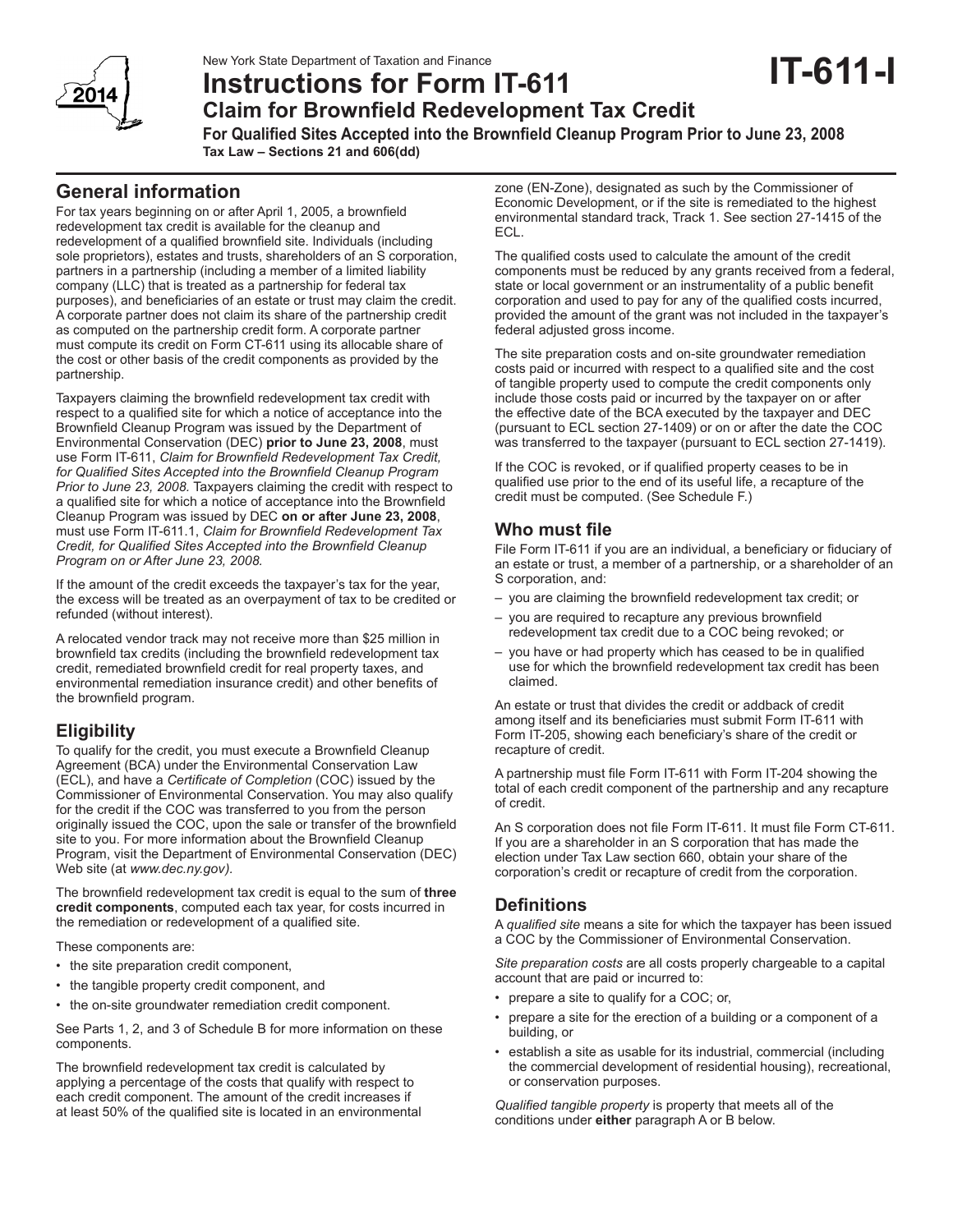## **Page 2** of 4 **IT-611-I** (2014)

(A) The property

- is depreciable under Internal Revenue Code (IRC) section 167;
- has a useful life of four years or more;
- is acquired by purchase under IRC section 179(d);
- is located on a qualified site in this state; and
- is principally used by the taxpayer for industrial, commercial, recreational, or environmental conservation purposes (including the commercial development of residential housing).

#### (B) **Or** the property

- is, or when occupied becomes, part of a dwelling whose primary ownership structure is covered under the Real Property Law Article 9-B, or meets the requirement of IRC section 216(b)(1);
- is acquired by purchase under IRC section 179(d); and
- is located on a qualified site in this state.

For purposes of this credit, property qualifying under B is deemed to be qualified tangible property and is deemed to have been placed in service when a certificate of occupancy is issued for the property.

**Note:** Property used to qualify for this credit may not be used as qualifying property for the investment tax credit (ITC) or the empire zone investment tax credit (EZ-ITC).

*Life or useful life (of property)* means the depreciable life provided by IRC section 167 or 168.

*Cost or other basis* means the basis of property as determined for federal income tax purposes.

*Principally used* means more than 50%.

*On-site groundwater remediation costs* includes all amounts properly chargeable to a capital account that are paid or incurred in connection with a site's qualification for a COC; the remediation of on-site groundwater contamination, and the implementation of a requirement of the remedial work plan for a qualified site imposed under the ECL.

*Certificate of Completion (COC)* is a certificate issued by the Commissioner of Environmental Conservation.

An *environmental zone (EN-Zone)* is an area designated as such by the Commissioner of Economic Development. An EN-Zone is a census tract and block numbering area that, as of the year 2000 census, (1) has a poverty rate of at least 20% and an unemployment rate of at least 1.25 times the statewide unemployment rate, or (2) has a poverty rate of at least two times the poverty rate for the county in which the area is located. However, to qualify under this second set of criteria, the qualified site must be the subject of a BCA entered into prior to September 1, 2010.

To find out whether a site is located in an EN-Zone, contact Empire State Development at 1 800 782-8369 or visit their Web site at *www.nylovesbiz.com*.

# **Specific instructions**

See the instructions for your tax return for the *Privacy notification* or if you need help contacting the Tax Department.

**Individuals:** Complete Schedules A, B, and E. If applicable, also complete Schedules F and G.

**Partnerships:** Complete Schedules A and B. If applicable, also complete Schedules F and G. **Note:** Do not allocate the credit calculated on this Form IT-611 to corporate partners. Corporate partners will include their allocable share of the component costs used by the partnership to compute the credit in their own computation of the credit on Form CT-611.

**A married couple in a business enterprise that made an IRC 761(f) election to file two federal Schedule C forms instead of a partnership return:** If you file jointly, compute your

credit amount as if you were filing one federal Schedule C for the business (enter the total of all applicable amounts from both federal Schedule C forms). Complete Schedules A, B, and E. If applicable, also complete Schedules F and G.

**Fiduciaries:** Complete Schedules A, B, D, and E. If applicable, also complete Schedules F and G.

#### **Partners in a partnership, shareholders of a New York S corporation, and beneficiaries of an estate or trust:** Complete

Schedules A, B, and C. If applicable, also complete Schedules E, F, and G.

**Note:** If more than one of the above applies to you, complete all appropriate schedules on one Form IT-611.

## **Schedule A – Brownfield site identifying information**

All taxpayers must **submit a copy** of the COC.

Complete the brownfield site identifying information relating to the qualified site from the COC issued by the DEC. Partners, shareholders, and beneficiaries should obtain this information, as well as a copy of the COC, from their partnership, New York S corporation, estate or trust.

Failure to provide accurate identifying information may delay processing or result in denial of your claim.

# **Schedule B – Credit components**

**Partners, shareholders, and beneficiaries:** Do not complete lines 1 through 4, 9 through 12, or 17 through 20.

**Partners:** Obtain the amounts to enter on lines 5, 13, and 21 from the partnership. If you are a partner in more than one partnership, enter on the appropriate line the total of all your shares of each credit component received from the partnerships.

**Shareholders:** Obtain the amounts to enter on lines 6, 14, and 22 from the S corporation. If you are a shareholder in more than one S corporation, enter on the appropriate line the total of all your shares of each credit component received from the S corporations.

**Beneficiaries:** Obtain the amounts to enter on lines 7, 15, and 23 from the estate or trust. If you are a beneficiary in more than one estate or trust, enter on the appropriate line the total of all your shares of each credit component received from the estates or trusts.

**All others:** Complete all applicable lines. Partnerships, estates, and trusts must provide their partners and beneficiaries with their shares of each credit component.

# **Part 1 – Site preparation credit component**

The site preparation credit component includes site preparation costs properly charged to a capital account paid or incurred by the taxpayer with respect to the qualified site.

Site preparation costs include, but are not limited to, the costs of excavation, temporary electric wiring, scaffolding, demolition costs, and the costs of fencing and security facilities.

Site preparation costs do not include the cost of acquiring the site or the amounts included in the cost or other basis for federal income tax purposes of qualified tangible property and costs that are included in the on-site groundwater remediation credit component.

Site preparation costs paid or incurred by the taxpayer, with respect to a qualified site, only include costs paid or incurred on or after the execution date of the BCA. Costs paid or incurred on or after the execution date of the BCA and up to the date on which the COC is issued are allowed in the tax year in which the COC is issued. However, if the date the COC was issued occurred in a tax year that began prior to April 1, 2005, the date of issuance of the COC is treated as if the date occurred in the first tax year beginning on or after April 1, 2005. The site preparation credit component for qualifying site preparation costs incurred after the date the COC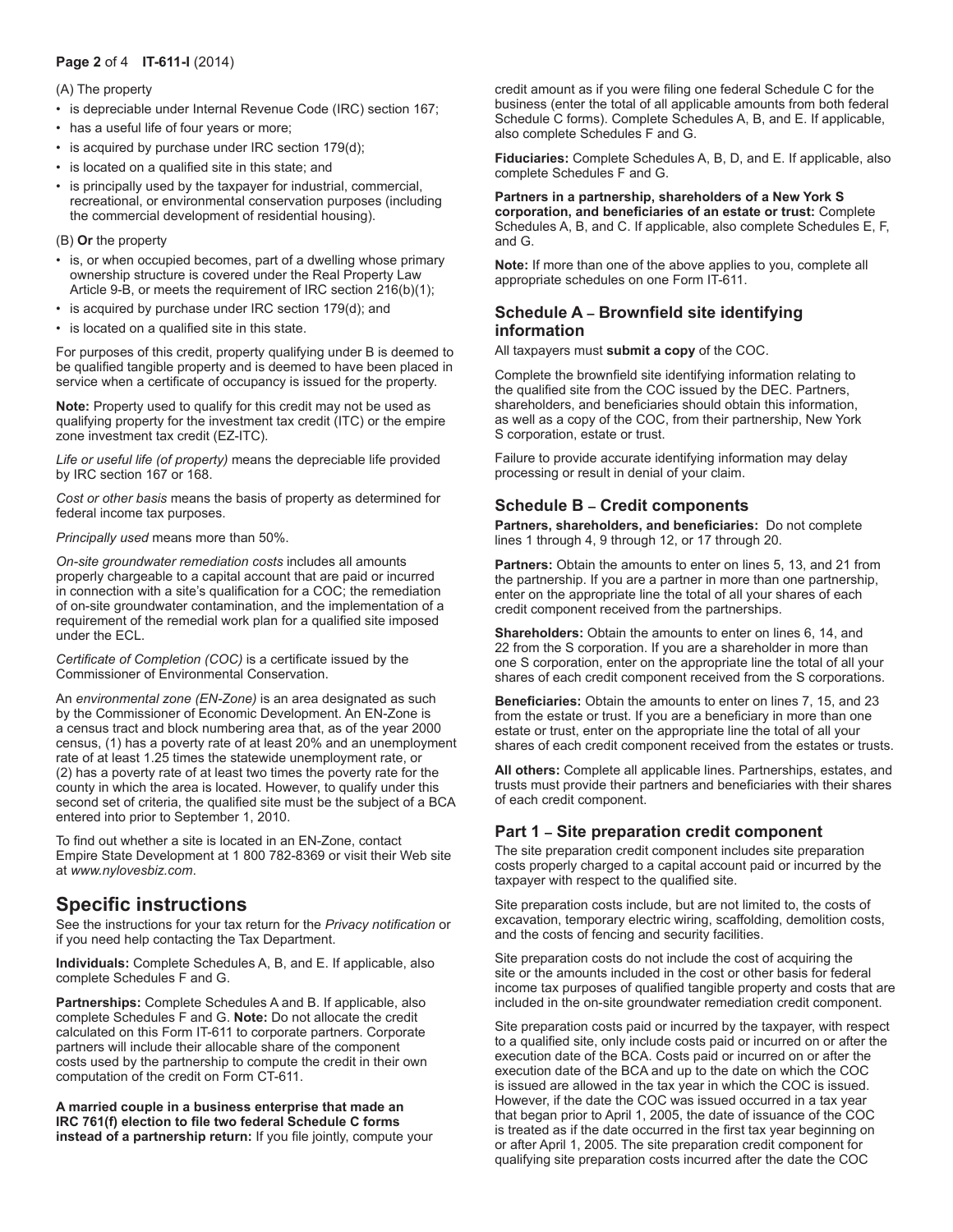is issued is allowed in the tax year that the improvement to which the costs apply is placed in service. The site preparation credit component is allowed for up to five tax years after the COC has been issued.

**Columns A and B –** Describe the site preparation costs paid or incurred during the tax year. If this is the tax year in which the effective date of the COC occurs (or is treated as having occurred), enter all costs paid or incurred to prepare the site to qualify for the COC. List costs separately and in detail. Use additional sheets if necessary.

#### **Applicable percentage table** (for Article 22 taxpayers)

| Qualified site description                         | Rate |
|----------------------------------------------------|------|
|                                                    | 10%  |
|                                                    | 12%  |
| Qualified site with at least 50% located within an |      |
|                                                    | 18%  |
| Qualified site remediated to Track 1 and at least  |      |
|                                                    | 20%  |

#### **Line 8**

**Partnerships:** Enter the line 8 amount on Form IT-204, line 127, and continue with Part 2. If the partnership has Article 9-A corporate partners, enter code *107* and the allocable share of site preparation costs on Form IT-204, lines 144a through 144f.

**Fiduciaries:** Include the line 8 amount on the *Total* line of Schedule D, column C, and continue with Part 2.

**All others:** Continue with Part 2.

## **Part 2 – Tangible property credit component**

The tangible property credit component includes the costs (or other basis of the property, as computed for federal income tax purposes) of qualified tangible property. However, with respect to qualified tangible property that qualifies under paragraph B of the definition of qualified tangible property (see *Definitions*), the tangible property credit component only includes costs incurred on or after July 26, 2006.

Costs may include those for leased property if:

- 1. the lessee was not or is not the party legally responsible for the disposal of hazardous waste or the discharge of petroleum at the qualified site; or,
- 2. the lessee is legally responsible but only because the lessee operated the site after the disposal of the hazardous waste or the discharge of petroleum.

To qualify, the lessor must request and receive certification for the lessee from the Commissioner of Environmental Conservation.

If the COC was transferred to you from another taxpayer pursuant to the sale or transfer of all or any portion of the qualified site, the tangible property credit component does not include the costs of acquiring an interest in the site and any amounts included in the cost (or other basis for federal income tax purposes) of qualified tangible property already claimed by the previous taxpayer.

Qualified tangible property costs paid or incurred by the taxpayer, with respect to a qualified site, only include costs paid or incurred on or after the execution date of the BCA. The tangible property credit component is allowed for the tax year in which the qualified tangible property is placed in service on a qualified site. However, if the property was placed in service on a qualified site in a tax year that began prior to April 1, 2005, the property will be treated as if it were placed in service in the first tax year beginning on or after April 1, 2005. This credit component may be claimed for up to 10 years after the COC has been issued.

If the property ceases to be in qualified use, a recapture of the credit may be necessary (see Schedule F).

**Columns A and B –** Describe qualified tangible property placed in service during the tax year. List costs separately and in detail. Use additional sheets if necessary.

**Column D –** Enter the useful life of each item claimed. See the definition of life or useful life (see *Definitions*). **Do not** use the recovery period for depreciation under the accelerated cost recovery system (ACRS) or the modified accelerated cost recovery system (MACRS).

**Column E –** Enter the cost or other basis for federal purposes of the qualified property.

If the qualifying property was not in qualified use at the end of the tax year it was placed in service, figure the amount to enter in column E as follows:

- For depreciable property under IRC section 167, multiply the cost by a fraction; the numerator is the number of months of qualified use, and the denominator is the number of months of useful life of the property.
- For property subject to the provisions of IRC section 168, multiply the credit by a fraction; the numerator is the number of months of qualified use, and the denominator is:
	- 36 for three-year property;
	- the number of months you chose for buildings or structural components of buildings; or
	- 60 for all other classes of property.

#### **Line 16**

**Partnerships:** Enter the line 16 amount on Form IT-204, line 128, and continue with Part 3. If the partnership has Article 9-A corporate partners, enter code *108* and the allocable share of tangible property costs on Form IT-204, lines 144a through 144f.

**Fiduciaries:** Include the line 16 amount on the *Total* line of Schedule D, column D, and continue with Part 3.

**All others:** Continue with Part 3.

#### **Part 3 – On-site groundwater remediation credit component**

The on-site groundwater remediation credit component includes on-site groundwater remediation costs.

On-site groundwater remediation costs do not include costs which were included in the basis of the tangible property credit component or the site preparation credit component.

On-site groundwater remediation costs paid or incurred by the taxpayer, with respect to a qualified site, only include costs paid or incurred on or after the execution date of the BCA. Costs incurred **and** paid on or after the execution date of the BCA and up to the date on which the COC is issued are allowed in the tax year in which the COC is issued. However, if the date the COC was issued occurred in a tax year that began prior to April 1, 2005, the date of issuance of the COC is treated as if the date occurred in the first tax year beginning on or after April 1, 2005. This credit component is allowed for on-site groundwater remediation costs incurred and paid after the effective date of the COC for up to five tax years after the COC is issued.

**Columns A and B –** Describe on-site groundwater remediation costs paid or incurred during the tax year. If this is the tax year in which the effective date of the COC occurs (or is treated as having occurred), enter all costs incurred and paid to prepare the site to qualify for the COC. List costs separately. Use additional sheets if necessary.

#### **Line 24**

**Partnerships:** Enter the line 24 amount on Form IT-204, line 129. If the partnership has Article 9-A corporate partners, enter code *109*